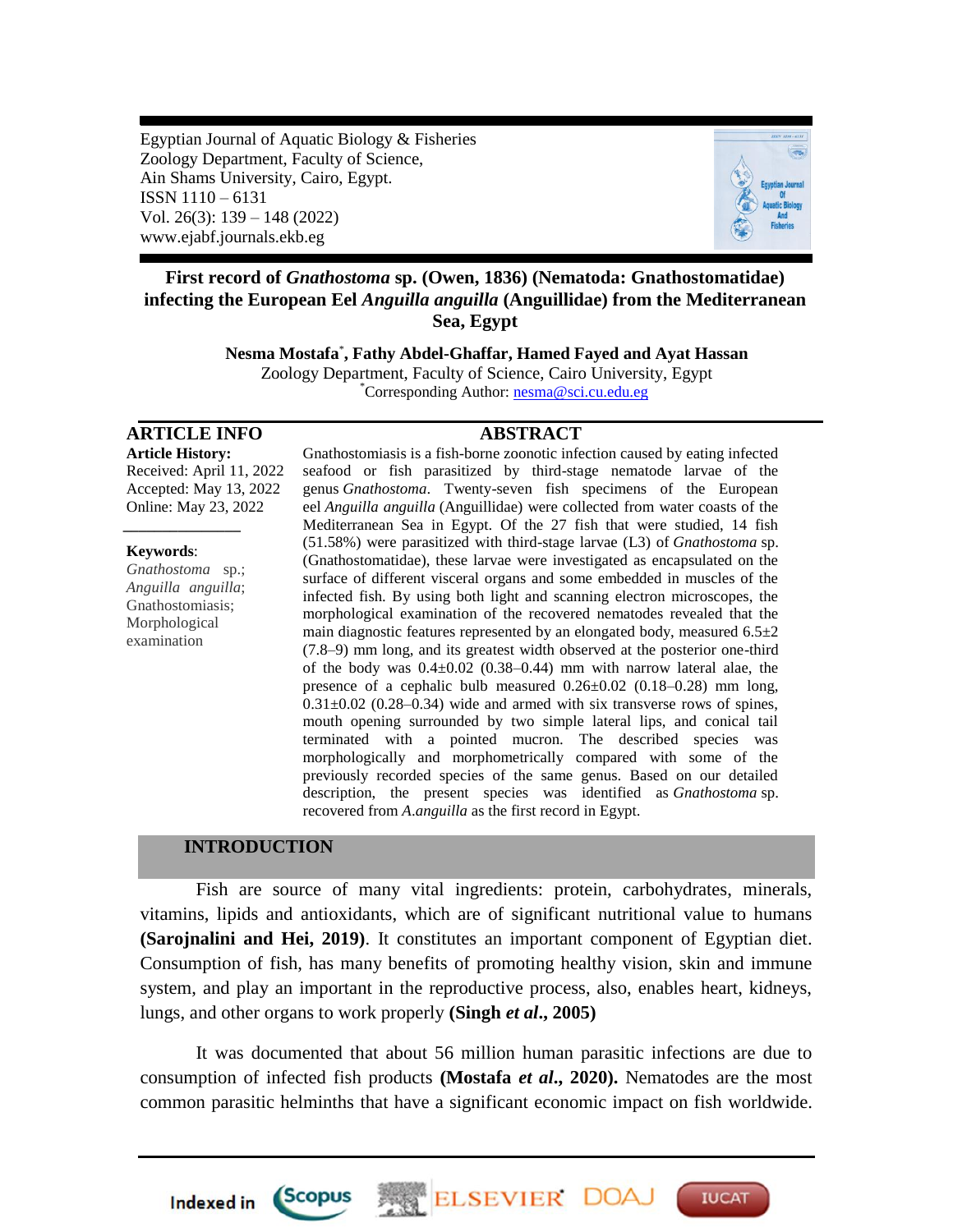Adults are usually found in fish intestines, whereas their larval stages are occasionally found on the viscera and flesh, causing serious fish diseases and compromise the profitability and sustainability of fisheries **(Mehlhorn** *et al***., 2011; Morsy** *et al***., 2012; Lafferty** *et al***., [2015\)](https://besjournals.onlinelibrary.wiley.com/doi/full/10.1111/1365-2664.13264#jpe13264-bib-0027)**. The migration of these larvae to the muscles of fish is epidemiologically important, since the muscles are the component of the fish that humans consume **(Sohn** *et al***., 2015)** resulting in decrease in consumer acceptance of fish **(Abdel Ghaffar** *et al***., 2015)**.

Human gnathostomiasis, a food-borne zoonosis, is caused by the third-stage larvae (L3) of *Gnathostoma* spp. **(Chaicumpa, 2010; Tuyen** *et al***., 2019; Liu** *et al***., 2020)**. Humans are infected by these nematodes through consumption of raw or undercooked fish, frogs or poultry that contain larval stage **(Sapp** *et al***., 2019)**. The most common clinical signs and symptoms of the disease are migratory cutaneous swellings and eosinophilia. In severe cases, L3 also invade internal organs and tissues such as the liver, eyes, nerves, spinal cord and brain, which can result in blindness, nerve pain, paralysis, coma and even death **(Diaz, 2015; Chai** *et al***., 2020; Zhang** *et al***., 2021)**.

Therefore, this study aimed to determine the occurrence of *Gnathostoma* sp. larvae infecting the European eel *Anguilla anguilla* and make full morphological description and morphometric characterization using light and scanning electron microscopes for the first time from this host species in Egypt.

# **MATERIALS AND METHODS**

The current study was performed following the guidelines approved by the Cairo University Institutional Animal Care and Use Committee (CU-IACUC), and the relevant document (No. CU/I/F/32/19) was approved by the committee.

#### **1. Fish collection**

A total of 27 fish specimens of European eel *Anguilla anguilla* (F: Anguillidae) were obtained from commercial fishermen and boat landing sites at the coasts of Alexandrina City along the Mediterranean Sea in Egypt during the period from February to November 2021. Fish were transported to the laboratory of Parasitology, Faculty of Science, Cairo University using small containers containing seawater with a good aeration. Fish were necropsied and the helminths were collected using a stereomicroscope. Nematodes were observed encapsulated on the surface of various abdominal organs as well as embedded in host muscles, then, they were isolated and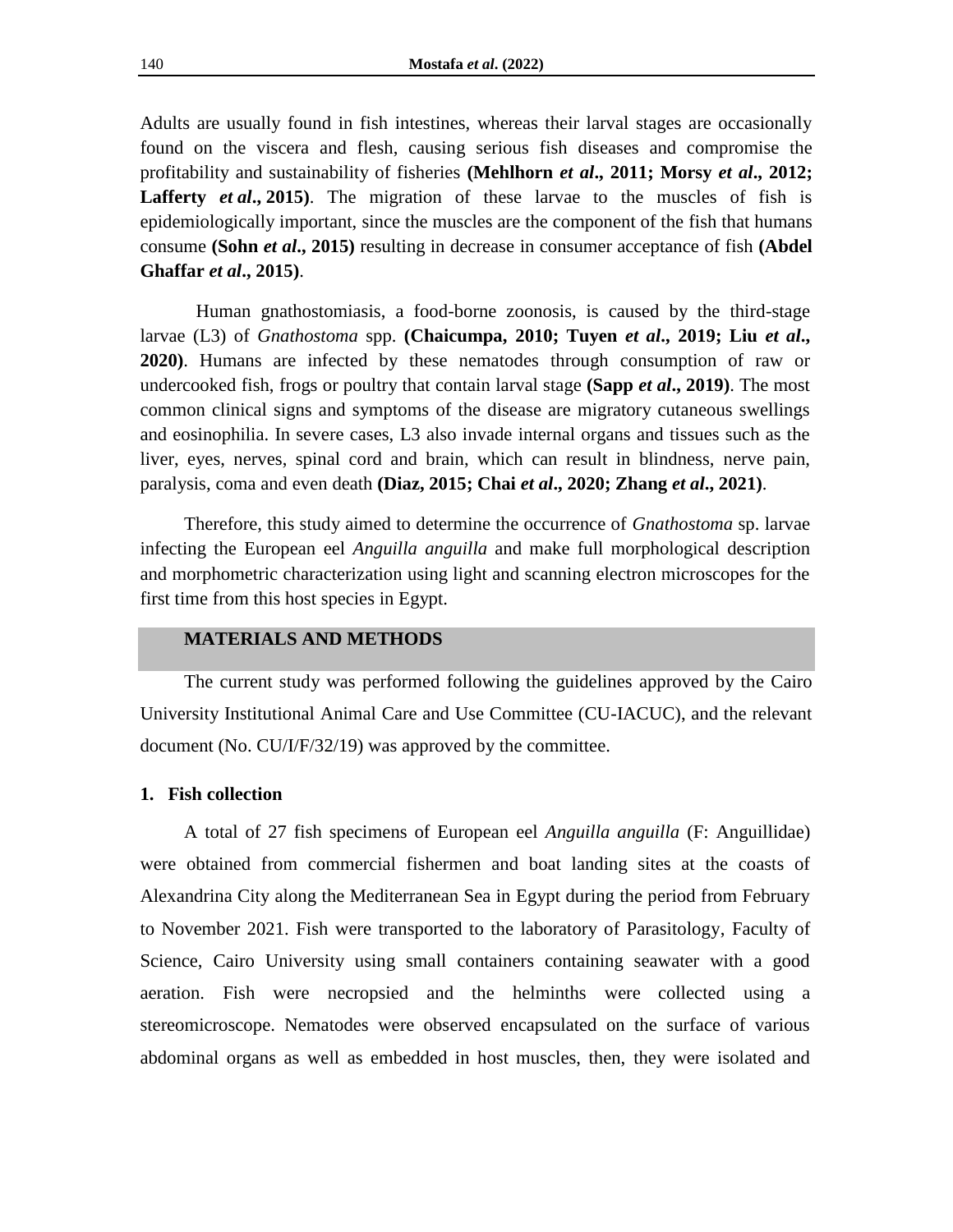washed in a physiological saline 0.7 % then, relaxed and preserved in 70% hot ethyl alcohol.

#### **2. Morphological examination of the recovered nematodes**

For morphological studies, the recovered nematodes were cleared in lactophenol for examination in temporary mounts by light microscopy **(Pritchard and Kruse, 1982)**. Photomicrographs were obtained with a LEICA DM 750 microscope equipped with a LEICA ICC 50 HD camera. All body measurements are presented as means ( $mm \pm S.D$ ) in parentheses. For Scanning electron microscopy (SEM), according to **Guo** *et al***. (2014)**  nematodes were fixed in 2.5% glutaraldehyde. After 24 h, samples were post-fixed in 1% osmium tetroxide (OsO4) in phosphate buffer for 24 h, then dehydrated through a graded ethanol series (50%, 60%, 70%, 80%, 90% and 100%), and dried at 30°C for 30 min using a critical point dryer (LEICA, EM CPD300). Dried specimens were mounted with carbon tape on aluminum stubs, coated with gold, and examined with a JEOL JSM-5200 SEM (Tokyo, Japan) at the Faculty of Agriculture, Cairo University at an accelerating voltage 25kV.

# **RESULTS**

Fourteen out of 27 examined specimens of the European eel *Anguilla anguilla* (F: Anguillidae) were found to be naturally infected with third stage larvae of *Gnathostoma* sp. (F: Gnathostomatidae) with an infection rate of 51.85 %. The number of isolated larvae per fish ranged from three to seven.

### **Description (based on 5 larvae)**

The present larval stage was long, yellowish in color measured  $6.5\pm2$  (7.8–9) mm long, and its greatest width observed at the posterior one third of the body was  $0.4\pm0.02$  (0.38– 0.44) mm. The mouth opening was guarded by two terminal bulbous lips, each was 0.04 $\pm$ 0.02 (0.02–0.06) mm long. A cephalic bulb measured 0.26 $\pm$ 0.02 (0.18–0.28) mm long,  $0.31\pm0.02$  (0.28–0.34) wide and armed with six transverse circular rows of spines or hooklets [Fig. 1 (a), (b)  $\&$  Fig. 2 (a)] projecting from the cuticle were somewhat curved posteriorly and had a sharp-pointed end Cephalic papillae could not be observed. Body was covered by a transversely striated cuticle [Fig.1 (c)  $\&$  Fig.2 (d), (e), (f)]. The esophagus was  $2.32\pm0.2$  (2.12–2.72) mm long, open into intestine by a valve; the ventricular appendix was narrow, usually somewhat shorter than the intestine. The intestinal caecum was  $7.1\pm0.2$  (6.8–7.5) mm long and  $0.15\pm0.02$  (0.13–0.17) mm wide, opened at a midventral anus approximately located 0.03 mm from the posterior tip of the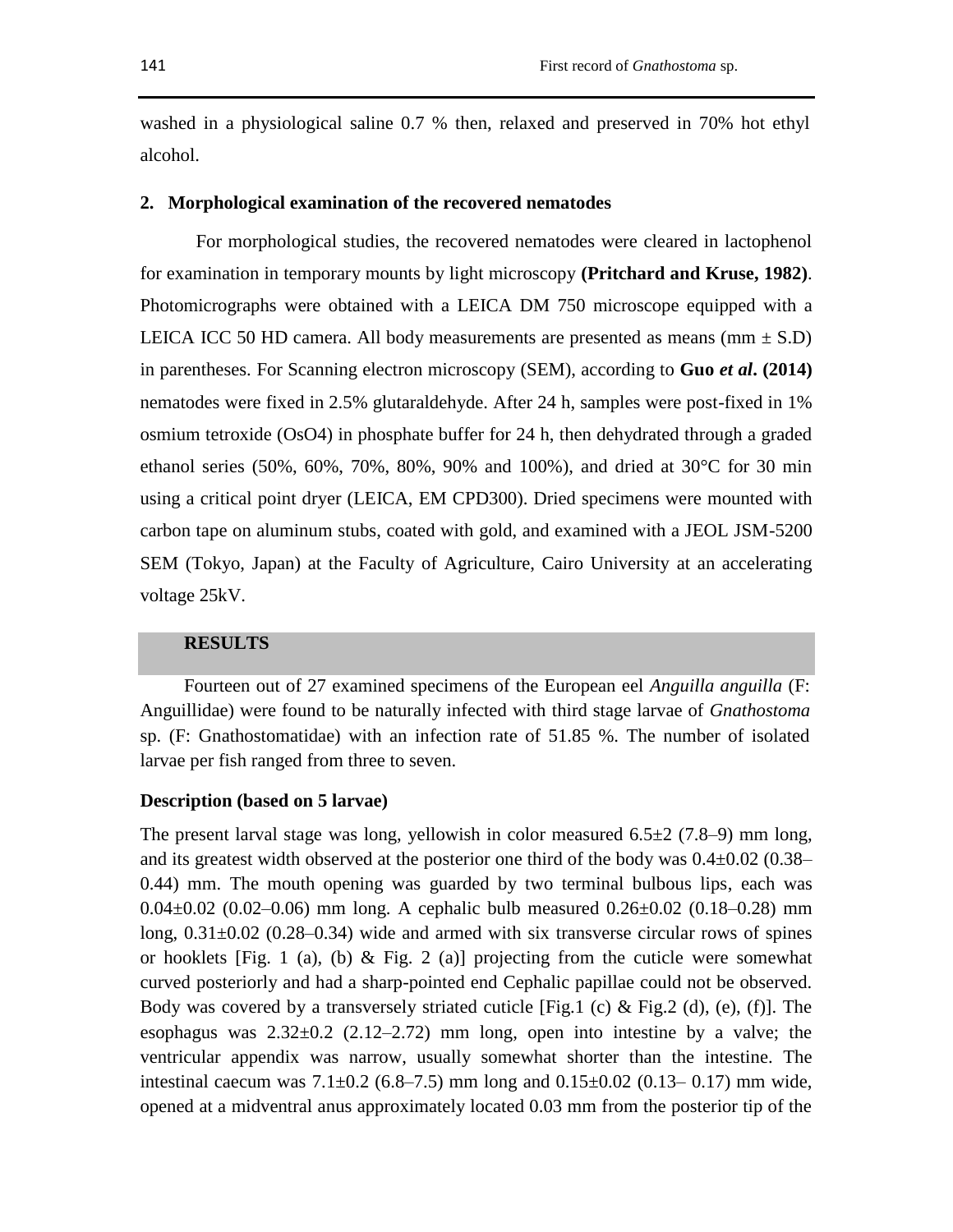body which terminated at a pointed mucron measuring 0.148±0.02 (0.120-0.183) mm long [Fig.1 (c), (d) & Fig.2 (e), (f)]. No papillae were observed in the pre- or postanal regions.



**Fig. 1.** Photomicrographs of third-stage larvae *Gnathostoma* sp. parasitizing *A*. *anguilla*

- **a)** Anterior region of worm showing cephalic bulb (CB) provided with bulbous lip (BL) and long muscular esophagus (OS), scale bar  $= 200 \mu m$ .
- **b)** High magnification of anterior extremity showing cephalic bulb (CB) armed with circular rows of spines (S), scale bar = 50  $\mu$ m.
- **c)** Posterior region showing transverse striations of cuticle (TS), intestine (IN), and terminated with pointed mucron (M), scale bar =  $200 \mu m$ .
- **d)** High magnification of posterior extremity showing anal opening (A) and pointed mucron (M), scale bar =  $50 \mu$ m.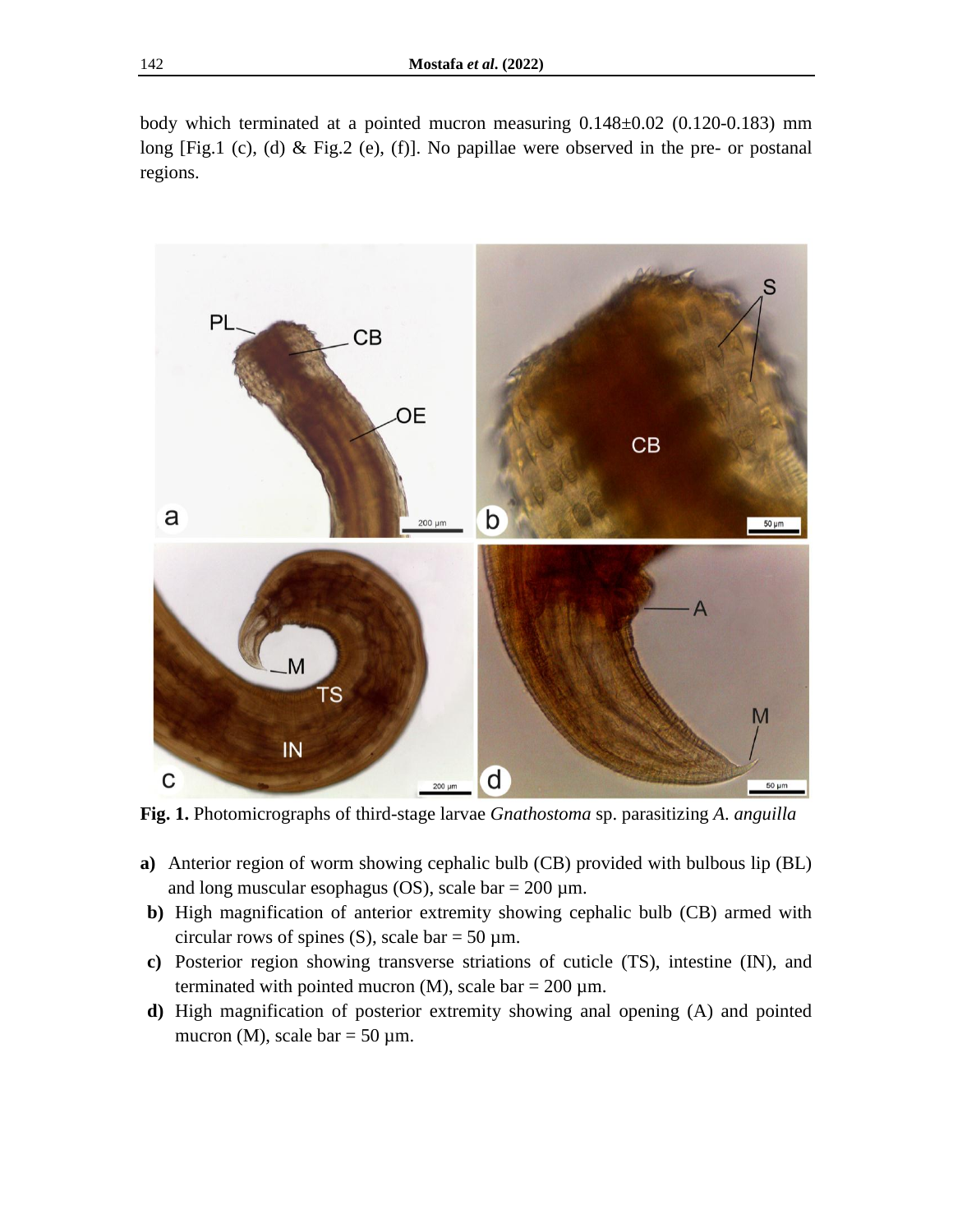

**Fig. 2.** Scanning electron micrograph of third-stage larvae *Gnathostoma* sp.

- **a)** Anterior region of worm revealed a cephalic bulb (CB) armed with rows of spines (S), and terminated anteriorly by two pseudolabia (PL). scale bar =  $100 \mu m$ ,
- **b, c)** Top view of head region showing mouth opening (MO), pseudolabia (PL) and cephalic bulb (CB) armed with spines (S), scale bar =100  $\mu$ m &50  $\mu$ m
- **d)** Body cuticle showing transverse striations (TS), scale bar = 100 µm respectively.

**e, f)** Posterior extremity showing the characterictic pointed mucron (M), and transverse striations (TS) scale bar = 100  $\mu$ m & 50  $\mu$ m respectively.

## **Taxonomic summary**

**Species:** *Gnathostoma* sp. (Owen, 1836)

**Family:** Gnathostomatidae (Railliet, 1895).

**Host:** European eel *Anguilla anguilla* (F: Anguillidae) Linnaeus, 1758

**Site of infection:** The larvae were found encapsulated either on the surface of various organs in the abdominal cavity and some embedded in host muscles.

**Locality:** Alexandrina coasts of the Mediterranean Sea, Egypt.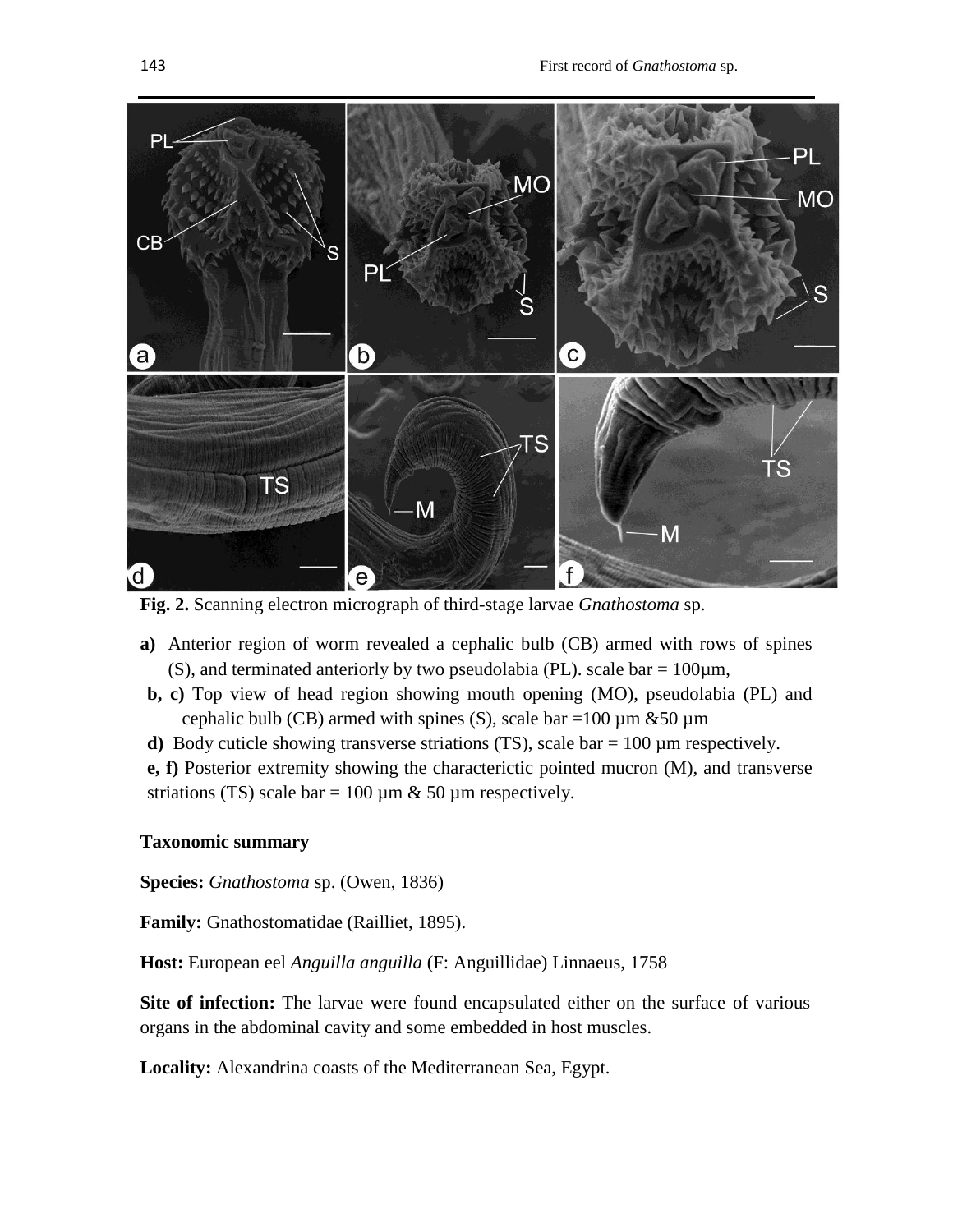**Prevalence:** 14 out of 27 (51.85%) specimens of the examined fish were naturally infected.

**Specimen deposition:** Specimens were deposited in the Zoology Department, Faculty of Science, Cairo University, Cairo, Egypt.

#### **DISCUSSION**

Genus *Gnathostoma* Owen (1836) comprises 17 species, their adult specimens are found in the stomach serosa of animals that consume raw fish **(Nawa** *et al***., 2015; Pinheiro** *et al.*, 2017) at least six species have been reported parasitizing humans causing a zoonotic disease, gnathostomiasis **(Cole** *et al***., 2014; Hem** *et al***., 2015)**; these include G. *spinigerum* Owen, 1836, mainly in Thailand, Korea and Mexico, and *G*. *dorolesi* Tubangui, 1925; G. *hispidum* Fedtschenko, 1872; *G*. *malaysiae* Miyazaki & Dunn, 1965; *G*. *nipponicum* Yamaguti, 1941 and *G*. *binucleatum* Almeyda-Artigas, 1991 in other parts of the world.

The morphological characterization and morphometry of the cephalic bulb are the main characteristics used to distinguish Gnathostomatidae members (**Moravec, 2007; Jung** *et al***., 2008; Gaspar-Navarro** *et al***., 2013)**. Also, **Chai** *et al***. (2015)** proposed that the number and distribution of spines on the cephalic bulb play a major role in differentiation of *Gnathostoma* larvae, which can only be analysed using a scanning electron microscope rather than a light microscope. SEM proved to be a very valuable tool for studying the structure pseudo-labia, cephalic bulb hooklets number and distribution, genital papillae, pre-cloacal ventral cuticular ornamentations, and caudal papillae in males **(Bertoni-Ruiz** *et al***., 2011; Pinheiro** *et al***., 2017)**.

There are few reports of Gnathostomatid nematodes naturally infecting fish in Egypt represented by **Abdel-Ghaffar** *et al***. (2013)** who identified *Echinocephalus carpiae* n.sp. from the intestine of the common carp *Cyprinus carpio* inhabiting Burullus Lake, Kafr el-Sheikh Governorate. Also, larval stages (L4) of *E*. *overstreeti* were recorded from *Saurida undosquamis* **(Morsy** *et al***., 2015)** and from the common sea bream *Pagrus pagrus* **(Adam** *et al***., 2020)** from water coasts at Hurghada City, Red Sea.

In the current study, SEM observations showed the characteristic cephalic bulb, a circular mouth opening surrounded by two lips located anteriorly, and thick transversely striations of body cuticle forming muscle bundle which suggest these larvae herein belonged to genus *Gnathostoma*. the present species revealed certain specific features such as six rows of cephalic spines or hooklets were somewhat curved posteriorly and had a sharp-pointed end.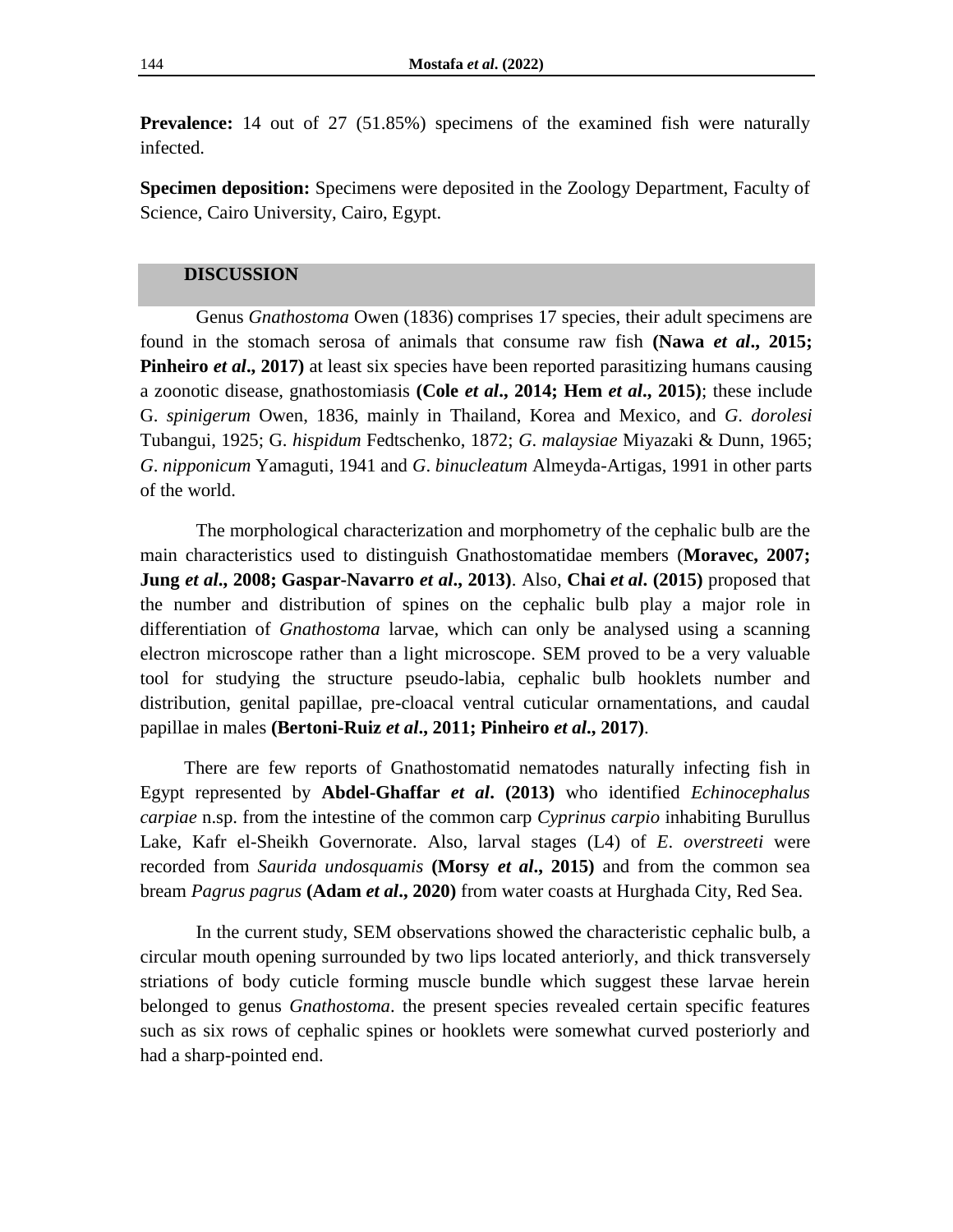| <b>Characters</b>              | Third-stage larvae of Gnathostoma spp.                            |                                                      |                                        |                                                                  |                                                                        |  |  |  |  |
|--------------------------------|-------------------------------------------------------------------|------------------------------------------------------|----------------------------------------|------------------------------------------------------------------|------------------------------------------------------------------------|--|--|--|--|
|                                |                                                                   |                                                      |                                        |                                                                  |                                                                        |  |  |  |  |
|                                | Gnathostoma sp.                                                   | Gnathostoma sp.                                      | Gnathostoma spinigerum                 | Gnathostoma spinigerum                                           | Gnathostoma lamothei                                                   |  |  |  |  |
| <b>References</b>              | Present study                                                     | Pinheiro et al. (2017)                               | Chai et al. (2015)                     | Chai et al. (2020)                                               | Gaspar-Navarro et al. (2013)                                           |  |  |  |  |
| <b>Host</b>                    | Anguilla anguilla                                                 | Colomesus psittacus                                  | Monopterus albus,                      | Monopterus albus                                                 | Poeciliopsis gracilis                                                  |  |  |  |  |
| Locality                       | Alexandrina, Mediterranean<br>Sea                                 | Soure, state of Pará, Eastern<br>Amazon, Brazil      | Yangon, Myanmar                        | Cambodia                                                         | México                                                                 |  |  |  |  |
| <b>Body Length</b>             | $6.5 \pm 2(7.8-9)$                                                | $12(10-14)$                                          | 2.300-4.400 (3.347)                    | $2.575 - 3.825(3.250)$                                           | $4.48(3.58-5.09)$                                                      |  |  |  |  |
| <b>Body width</b>              | $0.4\pm0.02$ (0.38-0.44)<br>$0.415(0.333 - 0.480)$                |                                                      | $0.250 - 0.425(0.366)$                 | $0.375 - 0.425(0.386)$                                           | $0.288(0.236 - 0.318)$                                                 |  |  |  |  |
| Cephalic bulb (L)              | $0.26 \pm 0.02$ (0.18-0.28)                                       | $0.313(0.277 - 0.387)$                               | $0.075 - 0.115(0.093)$                 | $0.095 - 0.115(0.104)$                                           | $0.084(0.069-1.06)$                                                    |  |  |  |  |
| Cephalic bulb (W)              | $0.31 \pm 0.02$<br>$(0.28 - 0.34)$                                | $0.340(0.293 - 0.386)$                               | $0.165 - 0.250(0.221)$                 | $0.175 - 0.235(0.218)$                                           | $0.188(0.167 - 0.216)$                                                 |  |  |  |  |
| <b>Cephalic rows of spines</b> | six transverse rows of spines                                     | six transverse rows of spines                        | 4 transverse rows of hooklets          | 4 transverse rows of hooklets                                    | 4 transverse rows of hooklets                                          |  |  |  |  |
| <b>Body rows of spines</b>     | absent                                                            | absent                                               | present                                | present                                                          | present                                                                |  |  |  |  |
| Tail                           | $0.148\pm0.02$ (0.120-0.183)<br>terminated at a pointed<br>mucron | $0.175(0.100 - 0.216)$<br>including terminal mucron, | The tail was very short and<br>rounded | The tail was very short and<br>rounded<br>$0.030 - 0.060(0.044)$ | The tail was short and blunt<br>$0.059.16 \pm 0.011 (0.36.72 - 0.075)$ |  |  |  |  |

|  |  |  |  |  |  |  |  | Table 1. Morphometric comparison (in mm) of third-stage larvae of some different Gnathostoma spp. |
|--|--|--|--|--|--|--|--|---------------------------------------------------------------------------------------------------|
|--|--|--|--|--|--|--|--|---------------------------------------------------------------------------------------------------|

Based on morphological and morphometric comparison of the present nematode material with those previously recorded of this genus as shown in (Table 1), it was found that these larvae were more similar to those of *Gnathostoma* sp. reported by **Pinheiro** *et al***. (2017)** from *Colomesus psittacus* in Brazil particularly in the number rows of head bulb spines (six rows of spines, Figs. 1b, 2a), a tail ending in a pointed terminal mucron (Figs. 1c,d and 2e,f), and absence of body spines with slightly few morphometric differences such as shorter body length and a smaller cephalic bulb. But it differed from *Gnathostoma spinigerum* **(Chai** *et al***., 2015, 2020)** which was isolated from Asian swamp eels, *Monopterus albus* in Myanmar and Cambodia and *G. lamothei* **(Gaspar-Navarro** *et al***., 2013)** in México, both have possessed four rows of cephalic spines, presence of body spines, and blunt tail without mucron. Furthermore, these nematode larvae were found encysted on the visceral organs of the peritoneal cavity and some embedded in host muscles of *A*. *anguilla* suggesting that may cause pathological changes in consistence with **Paperna (1986)**. From these findings, all recovered larvae from *A*. *anguilla* as were identified *Gnathostoma* sp. as a new host record in the Egyptian waters.

#### **CONCLUSION**

The morphological data of the parasite studied herein are of importance because the present study is the first report of genus *Gnathostoma* parasitizing fish in Egypt.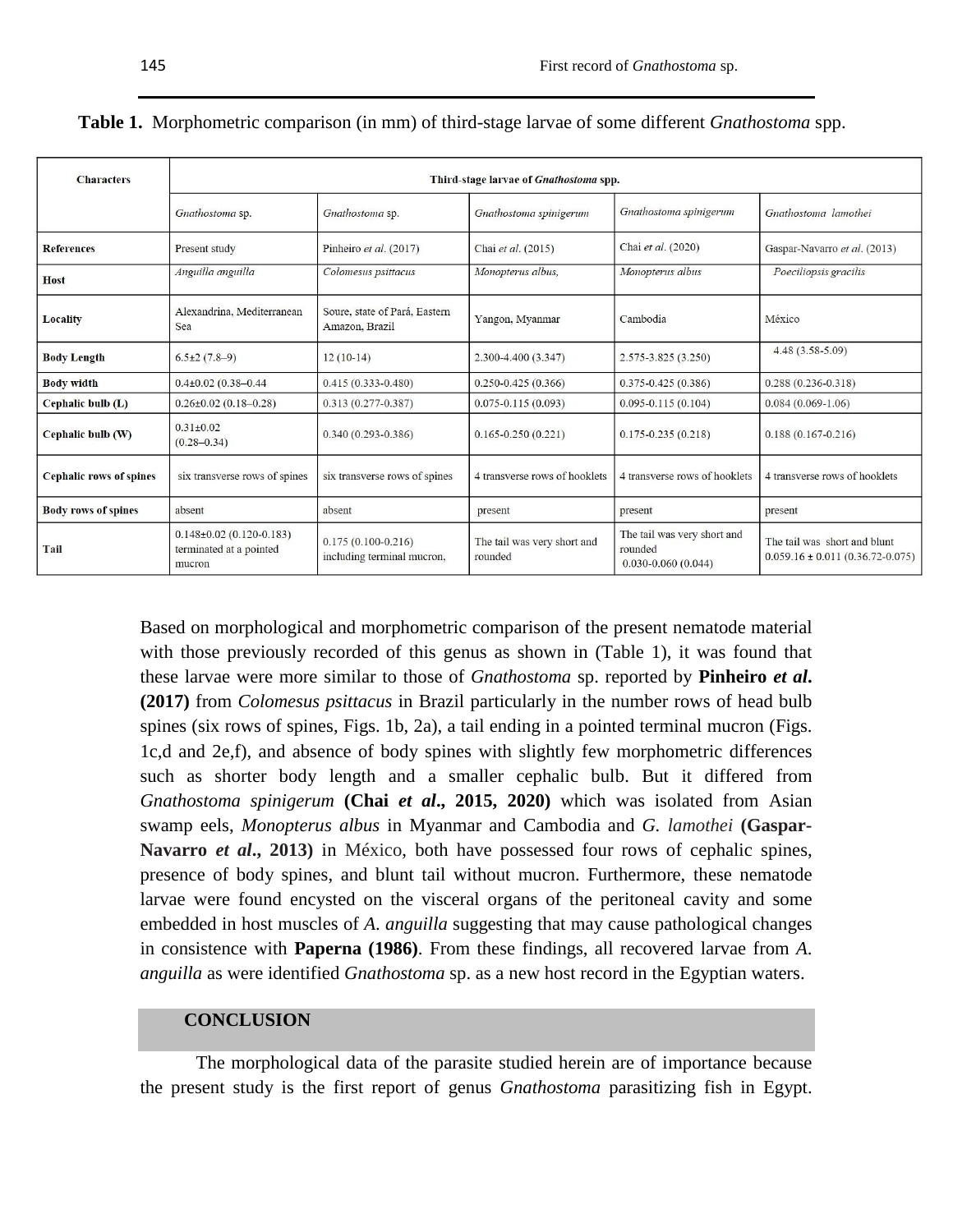These data introduce an important addition to the previous reports on gnathostomatids infecting fish in Egypt which may be highly relevant to the public health threat. They also contributed to our knowledge of pathogens that may affect aquatic hosts. Further genetic studies are recommended to identify this described parasite in the present study taxonomically at the species level.

# **REFERENCES**

**Abdel-Ghaffar, F.; Bashtar, AR.; Mehlhorn, H.; Abdel Gaber, R.; Al Quraishy, S. and Saleh, R.** (2013). Morphological and phylogenetic analysis of *Echinocephalus carpiae* n. sp. (Nematoda: Gnathostomatidae) infecting the common carp *Cyprinus carpio* inhabiting Burullus Lake—a new host record in Egypt. Parasitol. Res.112: 4021– 4028.

**Adam, Z.I.; El-Ganainy, S.S.; Ahmed, M.B.; Ahmed, S.A.; El Garhy, M.F. and Morsy, K.S.** (2020). New host record of *Echinocephalus Overstreeti* Deardorff and Ko (1983) (Nematoda: Gnathostomatidae) from the common sea bream *Pagrus Pagrus* (Sparidae) of the Red Sea in Egypt. J. Egypt. Soc. Parasitol. 50(1):75 - 78

**Almeyda-Artigas, R.J.** (1991). Hallazgo de *Gnathostoma binucleatum* n. sp. (Nematoda: Spirurida) en felinos silvestres y el papel de peces dulceacuícolas y oligohalinos como vectores de la Gnatostomiasis humana en la cuenca baja del Río Papaloapan, Oaxaca- Veracruz, México. An Inst Cienc del Mar y Limnol Univ Nac Autón Mex.18(2): 37-155

**Bertoni-Ruiz, F.; Lamothe y Argumedo, M.R.; García-Prieto, L.; Osorio-Sarabia, D. and León-Régagnon, V.** (2011). Systematics of the genus Gnathostoma (Nematoda: Gnathostomatidae) in the Americas. Rev Mex Biodivers. 82: 453-464.

**Chai, J-Y.; Sohn, W.M.; Na, B.K.; Park, J.B.; Jeoung, H.G.; Hoang, E.H.; [Htoon,](https://www.ncbi.nlm.nih.gov/pubmed/?term=Htoon%20TT%5BAuthor%5D&cauthor=true&cauthor_uid=26537042) Th. and [Tin,](https://www.ncbi.nlm.nih.gov/pubmed/?term=Tin%20HH%5BAuthor%5D&cauthor=true&cauthor_uid=26537042) H.H.** (2015). Larval *Gnathostoma spinigerum* detected in Asian swamp eels, *Monopterus albus*, purchased from a local market in Yangon, Myanmar. Korean. J. Parasitol. 53(5): 619-625.

**Chai, J-Y.; Jung, B-K.; Lee, K.H.; Hong, S-J.; Khieu, V.; Na, B-K and Sohn, W-M.**  (2020). Infection Status of *Gnathostoma spinigerum* Larvae in Asian Swamp Eels, *Monopterus albus*, Purchased from Local Markets in Cambodia. Korean. J. Parasitol. 58(6): 695-699.

**Chaicumpa, D.V.M.W.** (2010). Immunodiagnosis of Gnathostomiasis. Siriraj Med J. 62(2): 79-83.

**Cole, R.A.; Choudhury, A.; Nico, L.G. and Grifn, K.M.** (2014). *Gnathostoma spinigerum* in live Asian swamp eels (*Monopterus* spp.) from food markets and wild populations, United States. Emerg. Infect. Dis. 20:634-642.

**Diaz, J.H.** (2015). Gnathostomiasis: an emerging infection of raw fish consumers in *Gnathostoma* nematode-endemic and nonendemic countries. J. Travel. Med. 22:318–324.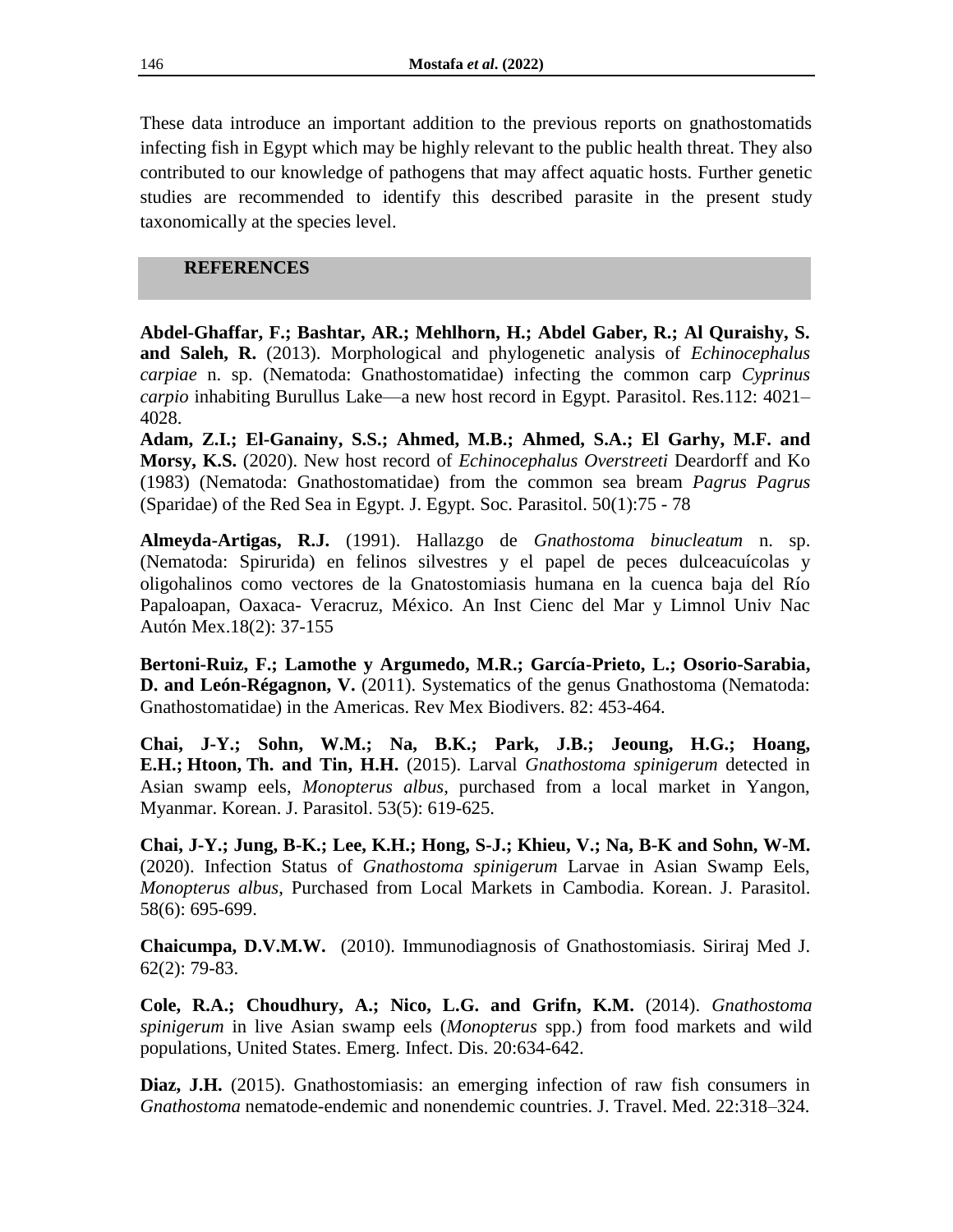**Gaspar-Navarro, J.; Almeyda-Artigas, R.J.; Sánchez-Miranda, E.; Carranza-Calderón, L. and Mosqueda-Cabrera, M.Á.** (2013). Description of advanced thirdstage larvae of *Gnathostoma lamothei* Bertoni-Ruiz et al. 2005 (Nematoda: Gnathostomatidae) from experimental hosts and contributions to its life cycle. Parasitol. Res. 112(1): 169-175.

**Guo, Y.N.; Xu, Z.; Zhang, L.P.; Hu, Y.H. and Li, L.** (2014). Occurrence of *Hysterothylacium* and *Anisakis* nematodes (Ascaridida: Ascaridoidea) in the tanaka's snailfish *Liparis tanakae* (Gilbert & Burke) (Scorpaeniformes: Liparidae). Parasitol Res. 113: 1289–1300.

**Hem, S.; Tarantola, A.; Chheang, R.; Nop, P. and Kerléguer, A.** (2015). First reported case of intraocular *Gnathostoma spinigerum* in Cambodia. Bull. Soc. Pathol. Exot. 108: 312–315.

**Jung, B.K., Lee, J.J.; Pyo, K.H.; Kim, H.J.; Jeong, H.G.; Yoon, Ch.; [Lee,](https://pubmed.ncbi.nlm.nih.gov/?term=Lee%20SH%5BAuthor%5D) S.H.[;](https://pubmed.ncbi.nlm.nih.gov/?term=Shin%20EH%5BAuthor%5D) [Shin,](https://pubmed.ncbi.nlm.nih.gov/?term=Shin%20EH%5BAuthor%5D) E.H. and J.Y.** (2008). Detection of *Gnathostoma spinigerum* third-stage larvae in snakeheads purchased from a central part of Myanmar. Korean. J. Parasitol. 46(4): 285- 288.

**Lafferty, K. D.; Harvell, C. D.; Conrad, J. M.; Friedman, C. S.; Kent, M. L.; Kuris, A. M.; [Powell,](https://pubmed.ncbi.nlm.nih.gov/?term=Powell+EN&cauthor_id=25251276) E.N.; [Rondeau,](https://pubmed.ncbi.nlm.nih.gov/?term=Rondeau+D&cauthor_id=25251276) D. and Saksida, S. M.** (2015). Infectious diseases affect marine fisheries and aquaculture economics. Ann. Rev. Mar. Sci. 7: 471–496

**Liu, G-H.; Sun, M-M.; Hany M. Elsheikha, H.M; Fu, Y-T.; Sugiyama, H.; Ando, K.; Sohn, W-M.; Zhu, X-Q. and Yao, Ch.** (2020). Human gnathostomiasis: a neglected food-borne zoonosis. Parasites & Vectors. 13 (1):616.

**Mehlhorn, H.; Al-Quraishy, S.; Al-Rasheid, K.A.; Jatzlau, A. and Abdel-Ghaffar, F.**  (2011). Addition of a combination of onion (*Allium cepa*) and coconut (*Cocos nucifera*) to food of sheep stops gastrointestinal helminthic infections. Parasitol. Res. 108(4): 1041–1046.

**Moravec, F.** (2007). Some aspects of the taxonomy and biology of adult spirurine nematodes parasitic in fishes: a review. Folia. Parasitol. 54: 239–257.

**Morsy, K.; Bashtar, A.R.; Abdel-Ghaffar, F.; Mehlhorn, H.; Quraishy, S.A.; ElMahdi, M.; Al-Ghamdi, A. and Mostafa, N.** (2012). First record of anisakid juveniles (Nematoda) in the European seabass *Dicentrarchus labrax* (Family: Moronidae), and their role as bio-indicators of heavy metal pollution. Parasitol. Res. 110(3): 1131–1138.

**Morsy, K.; Bashtar, A.R.; Mostafa, N.; El Deeb, S. and Thabet, S.** (2015). New host records of three juvenile nematodes in Egypt: *Anisakis* sp. (Type II), *Hysterothylacium patagonense* (Anisakidae), and *Echinocephalus overstreeti* (Gnathostomatidae) from the greater lizard fish *Saurida undosquamis* of the Red Sea. Parasitol. Res.114:1119–1128.